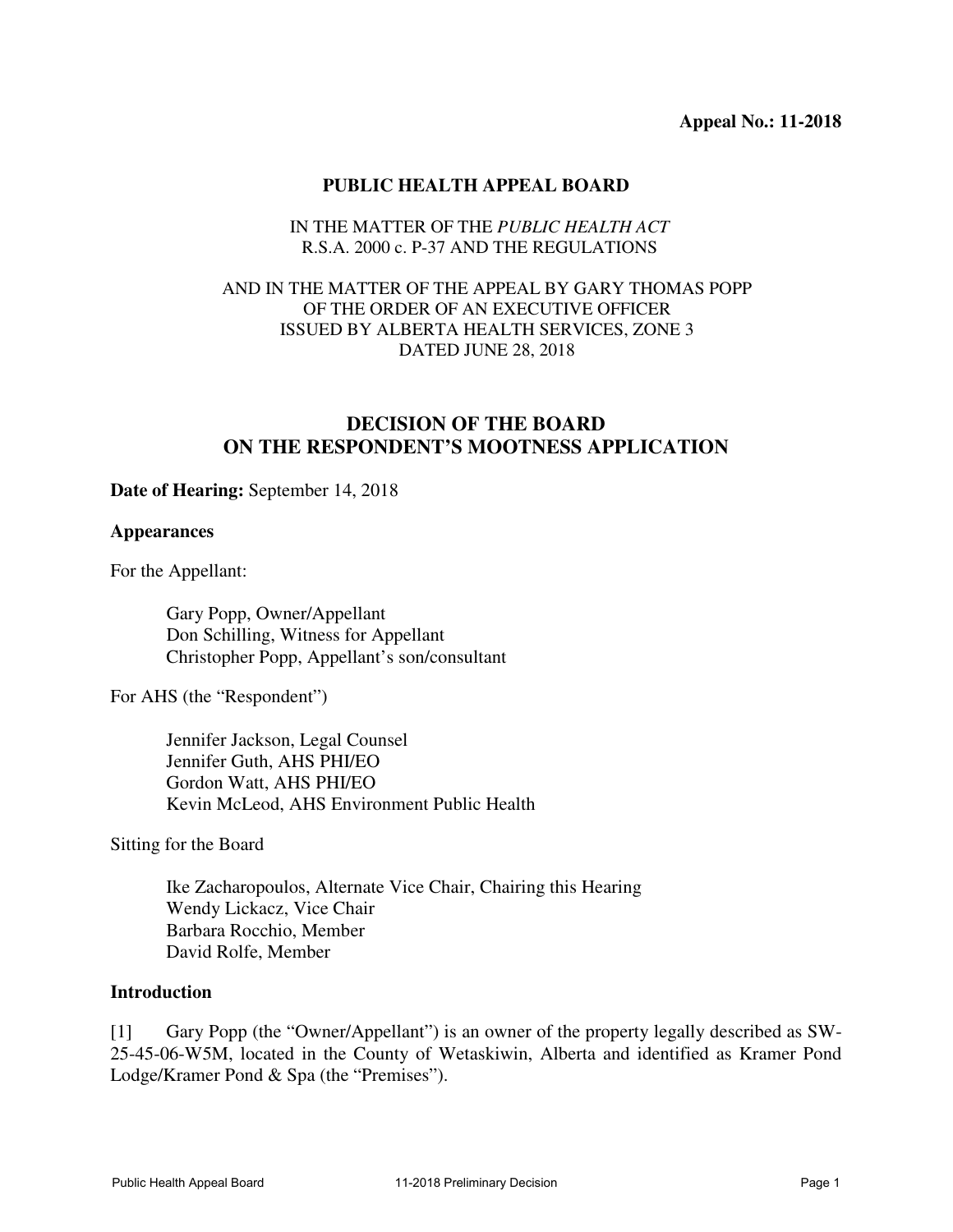[2] Following inspections of the Premises on June 14, 2018, Alberta Health Services ("AHS") Executive Officer ("EO") Jennifer Guth issued an Executive Order (the "Work Order") on June 28, 2018, directing that the Owner undertake and diligently pursue the completion of work in and about the Premises.

[3] On July 4, 2018, the Public Health Appeal Board (the "PHAB") received a Notice of Appeal (the "Appeal") from the Owner.

[4] The hearing of the Appeal was originally set for August 10, 2018. Upon agreement between the parties on July 27, 2018 and again on July 31, 2018, the hearing was rescheduled for September 14, 2018, starting at 12:30 pm.

[5] By email dated September 4, 2018, AHS requested that the PHAB adjourn the hearing of the Appeal.

[6] By email dated September 4, 2018, the Appellant did not agree with AHS's request for an adjournment of the Appeal.

[7] By email dated September 5, 2018, the PHAB advised both parties that AHS's request for an adjournment was declined. The parties were advised that any concerns on this matter would be addressed at the outset of the scheduled hearing.

[8] By email dated September 9, 2018, AHS made an application to the PHAB to have the Appeal dismissed on the basis that it was moot.

[9] By email dated September 10, 2018, the Appellant objected to a delay in the hearing of the Appeal.

[10] On September 13, 2018, the PHAB advised the parties that the hearing scheduled for September 14, 2018, would proceed. Further, that the Board would first consider and adjudicate any adjournment application. In the event that an adjournment application was not made or was denied, the Board would consider and adjudicate any application from AHS regarding mootness.

# **Preliminary Matters**

[11] The parties had no objections to the Board as constituted or with the Board's jurisdiction.

[12] The Respondent confirmed to the Board that it was not pursuing an adjournment of the hearing.

[13] The Respondent did make an application to have the Appeal dismissed on the basis that it was moot. The Board proceeded to hear from the parties on this application.

# **Issues regarding the Mootness Application**

[14] The issues for the Board's consideration of the Respondent's mootness application were as follows:

(a) Is the Appeal moot; and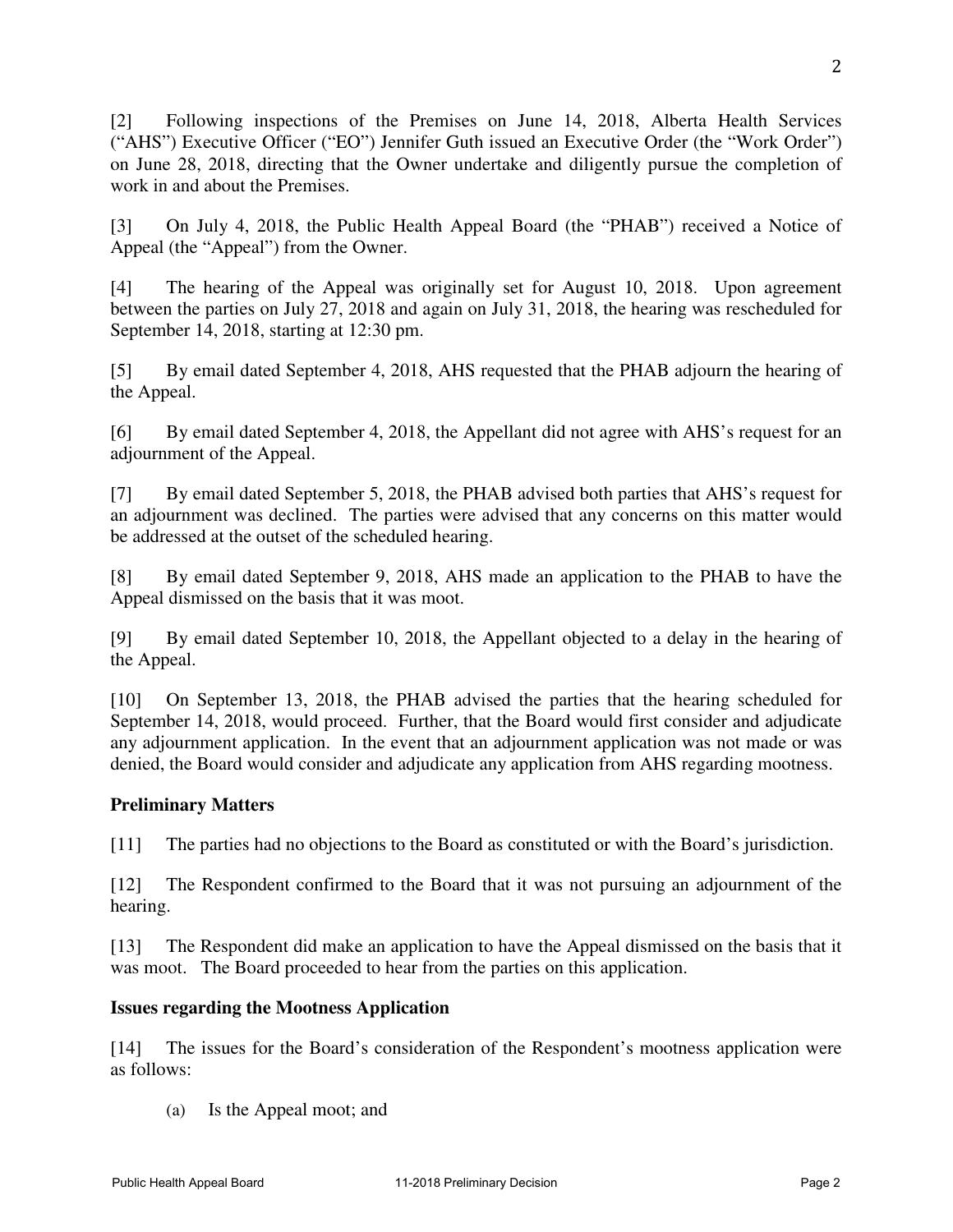(b) If so, should the Board hear the Appeal?

#### **Board Decision on the Mootness Application**

[15] The Board decided that the Appeal was not moot. The Appeal would be heard by the Board.

#### **Submission of the Respondent regarding the Mootness Application**

[16] The Respondent submitted Exhibit 1, a binder with 11 tabs in support of its application. It referenced *Borowski v. Canada* (AG), [1989] 1 S.C.R. 342 ("Borowski") as the leading case on mootness. It referenced the two-step process articulated by the Supreme Court of Canada ("SCC") on a determination of mootness:

- (a) Has the dispute disappeared, rendering the issues academic?
- (b) If so, should the Board exercise its discretion to hear the Appeal?
- [17] The Respondent referenced the background facts of the Appeal, including the following:
	- (a) Further to inspections of the Premises, the Appellant was advised by AHS on June 28, 2018, that the EO had observed breaches of the *Alberta Public Health Act*, R.S.A.2000 c. P-37 (the "Act"), the *Public Swimming Pools Regulation*, Alberta Regulation 204/2014 (the "Pools Regulation") and the Pool Standards. The violations included, amongst other things, the operation, testing and treatment of eight hot tubs at the Premises.
	- (b) An Executive Order was issued by the EO on June 28, 2018, ordering work to be completed by the Owner in and about the Premises, by July 12, 2018 (the "Work Order").
	- (c) This Work Order was the object of the Appeal before the Board.
	- (d) Upon re-inspection of the Premises on July 20, 2018, the EO issued further Executive Orders that day, ordering the closure of eight hot tubs at the Premises and directing work to be completed by the Owner in and about the Premises to the satisfaction of the EO (the "Closure Orders").
	- (e) These Closure Orders were not appealed by the owner and were not before the Board.
	- (f) The Closure Orders did not refer to the Work Order and were in fact stand-alone Orders that would remain in effect and would not be impacted by an adjudication of the Appeal of the Work Order.

[18] In summary, the Respondent maintained that "... as a result of the Closure Orders, the appeal is moot …", the Work Order under appeal had been "effectively rescinded" by the Closure Orders, and was "… no longer the primary order in effect for the Premises…". It argued that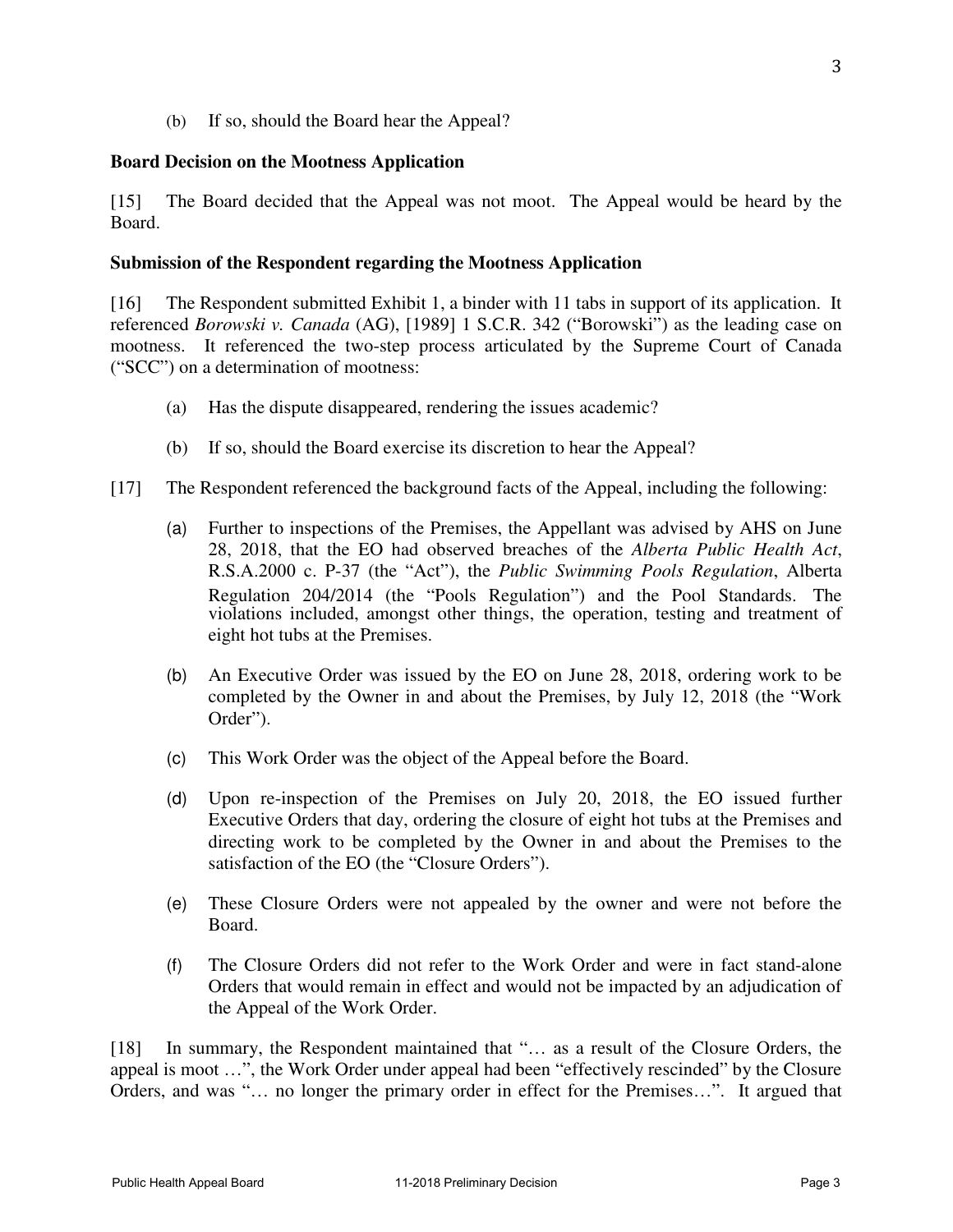since there was no appeal of the Closure Orders, the Appellant was "left without a remedy" and thus, there was no longer a live controversy between the parties.

[19] Further, the Respondent submitted that the Board should not exercise its discretion to hear what it argued was a moot Appeal because:

- (a) There was no adversarial context between the parties, and
- (b) Hearing the Appeal was not in the interest of judicial economy.

# **Submission of the Appellant regarding the Mootness Application**

[20] The Appellant maintained that the work to be completed by the Owner in and about the Premises ordered under the Work Order was identical to that directed under the Closure Orders.

[21] It argued that although the Closure Orders had not been appealed, its dispute with the ordered work to be completed by the Owner in and about the Premises (and thus the adversarial relationship between the parties) remained as the work was unchanged from that ordered under the Work Order.

[22] The Appellant indicated that AHS officials had advised him that if he disagreed with the Work Order he could file an appeal with the Board, which he did.

[23] Further, the Appellant specified that a hearing of the Appeal was its preferred means of addressing its concerns with the work ordered on the hot tubs and an adjudication of the Appeal was the means for a remedy to its concerns.

# **Board Discussion and Finding regarding the Mootness Application**

[24] The SCC decision in Borowski sets out the test to determine whether a matter is moot. First, the Board is to determine whether the dispute between the parties has disappeared. If so, the Board is to decide whether it should exercise its discretion to hear the Appeal.

[25] The Board understood the evidence to indicate and the parties to have agreed on the following:

- (a) The Appellant and AHS officials had various discussions over time, dating back to 2011, regarding the requirements imposed on the Premises by the Pool Regulations and Pool Standards.
- (b) The Work Order was the result of a site inspection by the EO on June 14, 2018.
- (c) The Respondent had not rescinded the Work Order.

[26] The Respondent submitted that the Work Order had not been rescinded due to "procedural oversight", but argued that the Work Order had been "effectively rescinded" by the Closure Orders.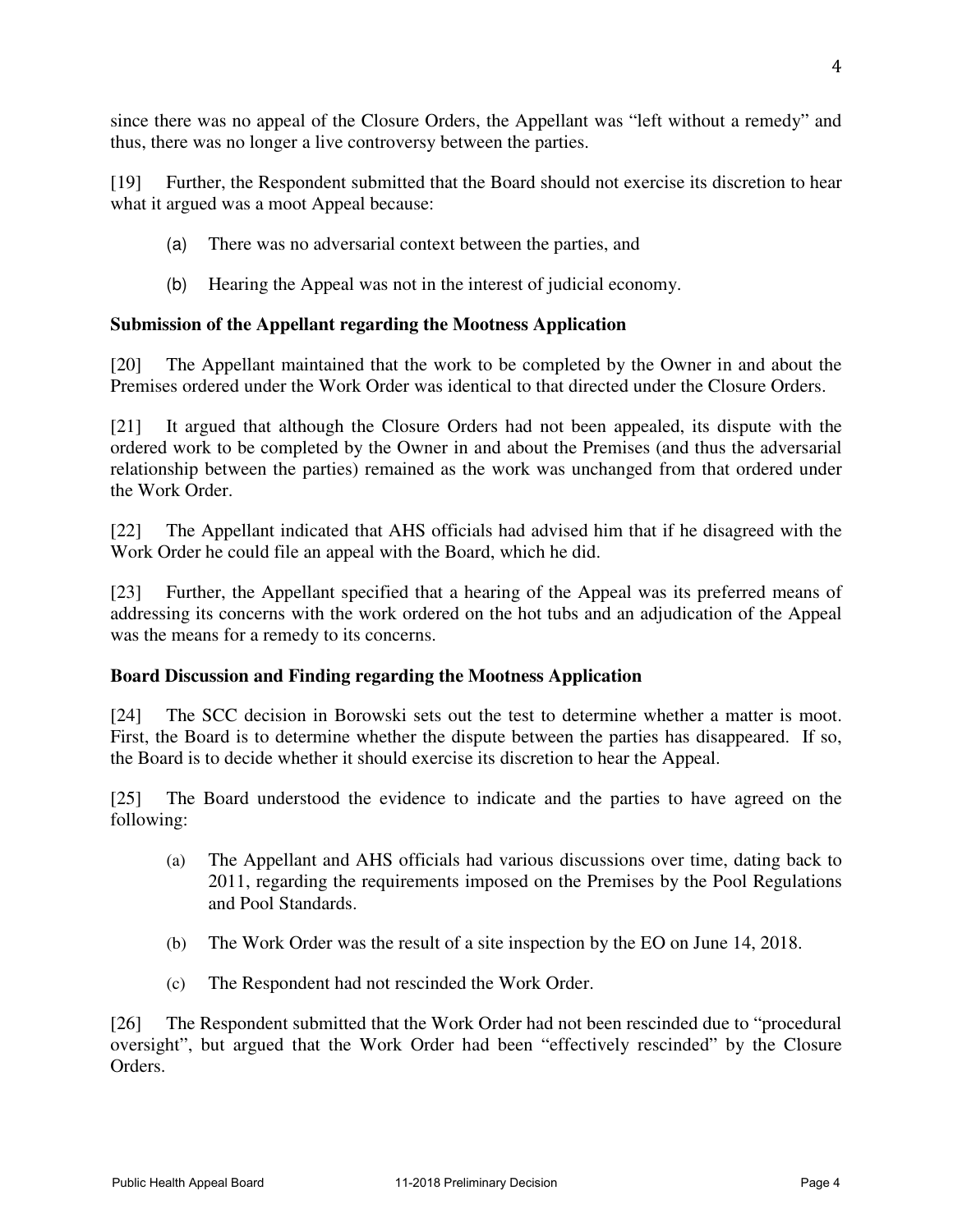[27] The Board found as fact, that AHS had not rescinded the Work Order. Therefore, the dispute between the parties remained.

[28] The Board was mindful of the considerable similarities between the work ordered through the Work Order and the work ordered through the subsequent Closure Orders. The Board also acknowledged that the Closure Orders were not under appeal. However, the Board was not persuaded that the status and viability of the Appellant's appeal of the live Work Order was diminished by the Closure Orders.

[29] Further, the Board found as fact that the Closure Orders continued in effect as they were not subject to the Appeal. The Board was also mindful of the Appellant's position that the adjudication of the Appeal was its opportunity to find a remedy to its grievances. All this was interpreted by the Board to indicate that a live controversy existed between the parties.

[30] Considering the evidence, the Board found that the dispute between the parties remained live and the issues had not been rendered academic. Thus, the first test on a determination of mootness, as articulated in Borowski, had not been met.

### **Board Conclusion on the Mootness Application**

[31] Upon finding that a live dispute existed between the parties, the Board concluded the Appeal was not moot and that a hearing of the Appeal would proceed.

[32] The Board's decision on the Mootness Application was verbally delivered to the parties on September 14, 2018.

[33] The parties agreed, and the Board concurred, that the hearing of September 14, 2018, would be adjourned and the merit hearing of the Appeal would be held on September 21, 2018. The discussion included the likelihood that the constitution of the Board would change due to availability. This was not considered problematic as the parties had not entered into the merit portion of their submissions.

Ske E. Zel

Ike Zacharopoulos, Hearing Chair On behalf of the Public Health Appeal Board

**Date:** March 1, 2019